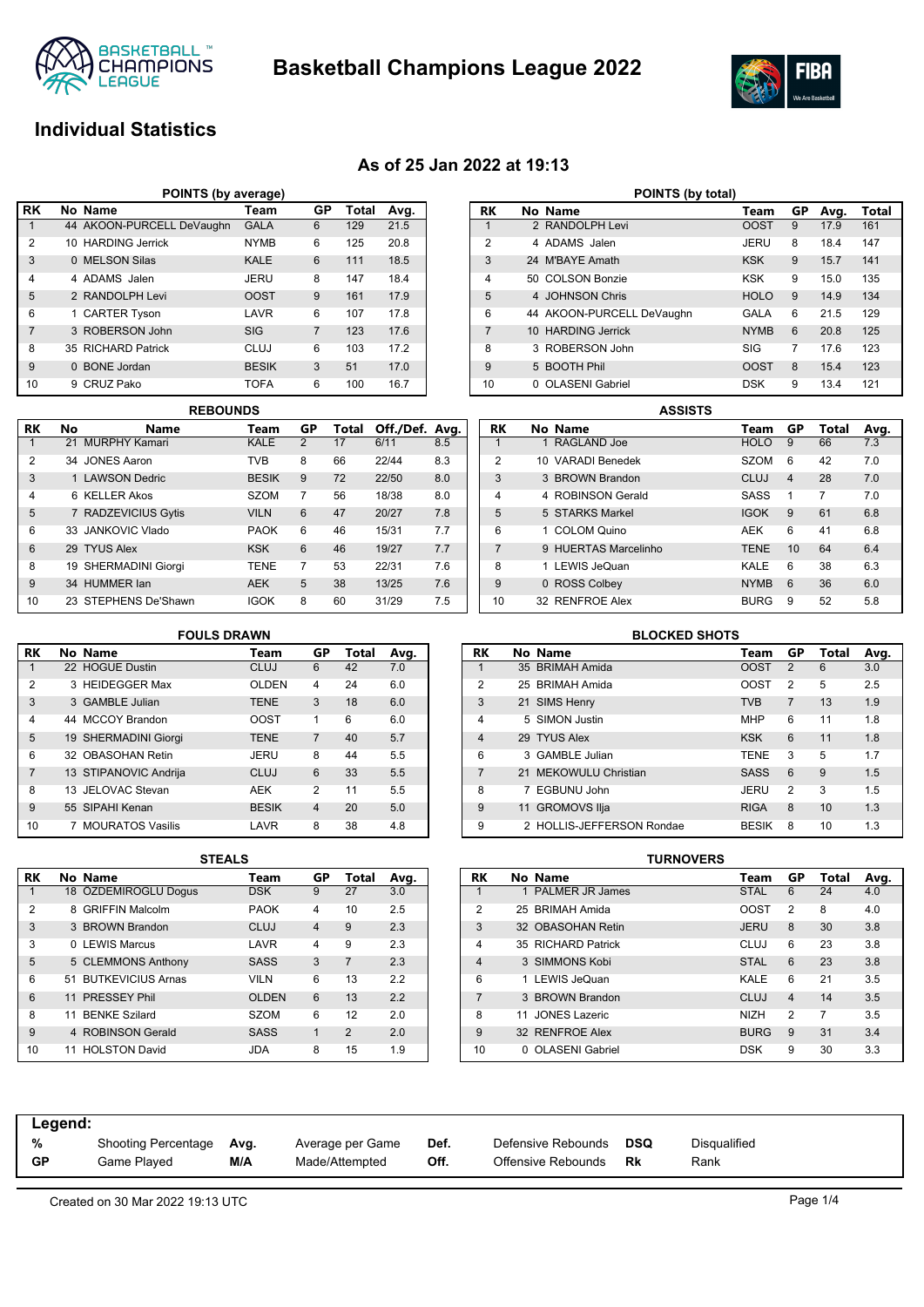



## **Individual Statistics**

| RK | No Name                   | Team         | GP | M/A   | ℅    |
|----|---------------------------|--------------|----|-------|------|
| 1  | 21 ODIASE Tai             | <b>OLDEN</b> | 6  | 38/53 | 71.7 |
| 2  | 13 STIPANOVIC Andrija     | CLUJ         | 6  | 39/55 | 70.9 |
| 3  | 20 WARE Gavin             | <b>JDA</b>   | 8  | 46/70 | 65.7 |
| 4  | 0 OLASENI Gabriel         | <b>DSK</b>   | 9  | 47/77 | 61.0 |
| 5  | 1 CARTER Tyson            | LAVR         | 6  | 40/66 | 60.6 |
| 6  | 44 AKOON-PURCELL DeVaughn | GALA         | 6  | 44/75 | 58.7 |
| 7  | 8 BRIZUELA Dario          | <b>UNIC</b>  | 6  | 28/48 | 58.3 |
| 8  | 29 TYUS Alex              | KSK          | 6  | 30/52 | 57.7 |
| 9  | 19 STREBKOV Ivan          | <b>NIZH</b>  | 6  | 34/59 | 57.6 |
| 10 | 12 RADEBAUGH Jonah        | <b>MHP</b>   | 6  | 28/49 | 57.1 |

|                | 2 POINT FIELD GOALS % (6 attempts/game minimum) |              |                | <b>2 POINT FIELD GOALS MADE</b> |      |           |                       |             |
|----------------|-------------------------------------------------|--------------|----------------|---------------------------------|------|-----------|-----------------------|-------------|
| RK             | No Name                                         | Team         | GP             | M/A                             | %    | <b>RK</b> | No Name               | Team        |
|                | 11 SIMMONS Jeremy                               | <b>TOFA</b>  | 5              | 24/30                           | 80.0 |           | 13 STIPANOVIC Andrija | <b>CLUJ</b> |
| 2              | 50 ERIC Micheal                                 | <b>UNIC</b>  | 6              | 29/38                           | 76.3 | 2         | 21 ODIASE Tai         | <b>OLDE</b> |
| 3              | 23 STEPHENS De'Shawn                            | <b>IGOK</b>  | 8              | 43/59                           | 72.9 | 3         | 8 GRIFFIN Malcolm     | <b>PAOK</b> |
| 4              | 13 STIPANOVIC Andrija                           | CLUJ         | 6              | 39/54                           | 72.2 | 4         | 33 PERKINS Nick       | <b>BRIN</b> |
| 5              | 21 ODIASE Tai                                   | <b>OLDEN</b> | 6              | 38/53                           | 71.7 | 5         | 20 WARE Gavin         | <b>JDA</b>  |
| 6              | 44 AKOON-PURCELL DeVaughn                       | <b>GALA</b>  | 6              | 28/40                           | 70.0 | 6         | 10 HARDING Jerrick    | <b>NYMB</b> |
| $\overline{7}$ | 35 BRIMAH Amida                                 | <b>OOST</b>  | 2              | 9/13                            | 69.2 |           | 34 HUMMER lan         | <b>AEK</b>  |
| 8              | 1 CARTER Tyson                                  | LAVR         | 6              | 28/41                           | 68.3 | 8         | 5 SIMON Justin        | <b>MHP</b>  |
| 9              | 19 SHERMADINI Giorgi                            | <b>TENE</b>  | $\overline{7}$ | 36/53                           | 67.9 | 9         | 23 STEPHENS De'Shawn  | <b>IGOK</b> |
| 10             | 20 WARE Gavin                                   | <b>JDA</b>   | 8              | 46/70                           | 65.7 | 10        | 3 NDOUR Maurice       | <b>VILN</b> |

| <b>TOTAL FIELD GOALS MADE</b> |   |                           |             |                |       |      |  |  |  |  |  |  |
|-------------------------------|---|---------------------------|-------------|----------------|-------|------|--|--|--|--|--|--|
| <b>RK</b>                     |   | No Name                   | Team        | GP             | Total | Avg. |  |  |  |  |  |  |
| 1                             |   | 10 HARDING Jerrick        | <b>NYMB</b> | 6              | 46    | 7.7  |  |  |  |  |  |  |
| $\overline{2}$                |   | 44 AKOON-PURCELL DeVaughn | GALA        | 6              | 44    | 7.3  |  |  |  |  |  |  |
| 3                             | 8 | <b>GRIFFIN Malcolm</b>    | <b>PAOK</b> | $\overline{4}$ | 29    | 7.3  |  |  |  |  |  |  |
| 4                             |   | 4 ADAMS Jalen             | JERU        | 8              | 54    | 6.8  |  |  |  |  |  |  |
| 5                             |   | 1 CARTER Tyson            | LAVR        | 6              | 40    | 6.7  |  |  |  |  |  |  |
| 5                             | 0 | MEL SON Silas             | KAI F       | 6              | 40    | 6.7  |  |  |  |  |  |  |
| 5                             |   | 33 PERKINS Nick           | <b>BRIN</b> | 6              | 40    | 6.7  |  |  |  |  |  |  |
| 8                             |   | 34 HUMMER Jan             | AEK         | 5              | 33    | 6.6  |  |  |  |  |  |  |
| 9                             |   | 13 STIPANOVIC Andrija     | CLUJ        | 6              | 39    | 6.5  |  |  |  |  |  |  |
| 10                            |   | 2 RANDOLPH Levi           | OOST        | 9              | 58    | 6.4  |  |  |  |  |  |  |

|                | 2 POINT FIELD GOALS MADE |                       |              |                |       |      |  |  |  |  |  |  |
|----------------|--------------------------|-----------------------|--------------|----------------|-------|------|--|--|--|--|--|--|
| RK             |                          | No Name               | Team         | GP             | Total | Avg. |  |  |  |  |  |  |
| 1              |                          | 13 STIPANOVIC Andrija | <b>CLUJ</b>  | 6              | 39    | 6.5  |  |  |  |  |  |  |
| $\mathfrak{p}$ | 21                       | <b>ODIASE Tai</b>     | <b>OLDEN</b> | 6              | 38    | 6.3  |  |  |  |  |  |  |
| 3              |                          | 8 GRIFFIN Malcolm     | <b>PAOK</b>  | $\overline{4}$ | 25    | 6.3  |  |  |  |  |  |  |
| $\overline{4}$ |                          | 33 PERKINS Nick       | <b>BRIN</b>  | 6              | 36    | 6.0  |  |  |  |  |  |  |
| 5              |                          | 20 WARE Gavin         | <b>JDA</b>   | 8              | 46    | 5.8  |  |  |  |  |  |  |
| 6              |                          | 10 HARDING Jerrick    | <b>NYMB</b>  | 6              | 35    | 5.8  |  |  |  |  |  |  |
| $\overline{7}$ |                          | 34 HUMMER lan         | <b>AEK</b>   | 5              | 28    | 5.6  |  |  |  |  |  |  |
| 8              | 5.                       | <b>SIMON Justin</b>   | <b>MHP</b>   | 6              | 33    | 5.5  |  |  |  |  |  |  |
| 9              |                          | 23 STEPHENS De'Shawn  | <b>IGOK</b>  | 8              | 43    | 5.4  |  |  |  |  |  |  |
| 10             |                          | 3 NDOUR Maurice       | <b>VILN</b>  | 4              | 21    | 5.3  |  |  |  |  |  |  |

#### **3 POINT FIELD GOALS % (2 attempts/game minimum)**

| RK             |   | No Name                   | Team        | GP | M/A   | ℅    |
|----------------|---|---------------------------|-------------|----|-------|------|
|                |   | 2 BORG Tobias             | <b>TENE</b> | 3  | 4/6   | 66.7 |
| $\overline{2}$ |   | 3 PINEIRO Isaiah          | <b>DSK</b>  | 9  | 13/21 | 61.9 |
| 3              |   | 12 RADEBAUGH Jonah        | <b>MHP</b>  | 6  | 11/18 | 61.1 |
| 4              | 8 | <b>BORTOLANI Giordano</b> | <b>TVB</b>  | 8  | 17/29 | 58.6 |
| 5              |   | 19 STREBKOV Ivan          | <b>NIZH</b> | 6  | 14/24 | 58.3 |
| 6              |   | 3 KULLAMAE Kristian       | <b>BURG</b> | 4  | 8/14  | 57.1 |
| $\overline{7}$ |   | 8 BRIZUELA Dario          | <b>UNIC</b> | 6  | 12/22 | 54.5 |
| 8              |   | 5 CLEMMONS Anthony        | SASS        | 3  | 6/11  | 54.5 |
| 9              |   | 21 CHAPPELL Jeremy        | <b>BRIN</b> | 5  | 9/17  | 52.9 |
| 10             |   | 31 EDDIE Jarell           | SIG         | 3  | 11/21 | 52.4 |

| 3 PUINT FIELD GUALS MADE |  |      |  |
|--------------------------|--|------|--|
|                          |  | Team |  |

| RK             | No Name            | Team        | GP             | Total | Avg. |
|----------------|--------------------|-------------|----------------|-------|------|
| 1              | 1 BOST Dee         | <b>GALA</b> | 6              | 22    | 3.7  |
| $\mathfrak{p}$ | 31 EDDIE Jarell    | SIG         | 3              | 11    | 3.7  |
| 3              | 1 HULLS Jordan     | <b>MHP</b>  | 5              | 17    | 3.4  |
| $\overline{4}$ | 3 ROBERSON John    | SIG         | 7              | 23    | 3.3  |
| 5              | 3 BROWN Brandon    | <b>CLUJ</b> | $\overline{4}$ | 13    | 3.3  |
| 6              | 23 PALYZA Lukas    | <b>NYMB</b> | 6              | 18    | 3.0  |
| 6              | 3 TRIMBLE Melo     | <b>GALA</b> | 6              | 18    | 3.0  |
| 8              | 33 DIMSA Tomas     | <b>TVB</b>  | 7              | 20    | 2.9  |
| 9              | 35 RICHARD Patrick | <b>CLUJ</b> | 6              | 17    | 2.8  |
| 10             | 10 SALIN Sasu      | TENE        | 10             | 27    | 2.7  |

|                | FREE THROWS % (3 attempts/game minimum) |             |    |       |       |  | <b>FREE THROWS MADE</b> |  |                           |           |
|----------------|-----------------------------------------|-------------|----|-------|-------|--|-------------------------|--|---------------------------|-----------|
| <b>RK</b>      | No Name                                 | Team        | GP | M/A   | %     |  | <b>RK</b>               |  | No Name                   | Τо        |
|                | 1 PALMER JR James                       | <b>STAL</b> | 6  | 24/24 | 100.0 |  |                         |  | 3 HEIDEGGER Max           | O         |
| 2              | 1 HARRISON D'Angelo                     | <b>PROM</b> | 8  | 24/25 | 96.0  |  | 2                       |  | 3 ROBERSON John           | SI        |
| 3              | 23 KULAGIN Mikhail                      | <b>NIZH</b> | 5  | 21/22 | 95.5  |  | $\overline{2}$          |  | 19 SHERMADINI Giorgi      | ΤI        |
| 4              | 44 MISGAV Niv                           | <b>HOLO</b> | 6  | 19/20 | 95.0  |  | 4                       |  | 25 BUVA Ivan              | VI        |
| 5              | 27 GARCIA Marc                          | <b>BURG</b> | 6  | 18/19 | 94.7  |  | 5                       |  | 32 OBASOHAN Retin         | <b>JE</b> |
| 6              | 3 ROBERSON John                         | <b>SIG</b>  | 7  | 34/36 | 94.4  |  | 6                       |  | 9 PERL Zoltan             | S.        |
| $\overline{7}$ | 8 ASTAPKOVICH Anton                     | <b>NIZH</b> | 4  | 16/17 | 94.1  |  | 6                       |  | 3 SIMMONS Kobi            | S         |
| $\overline{7}$ | 3 BROWN Brandon                         | <b>CLUJ</b> | 4  | 16/17 | 94.1  |  | 8                       |  | 44 AKOON-PURCELL DeVaughn | G.        |
| 9              | 23 COOK Elgin                           | <b>TOFA</b> | 6  | 20/22 | 90.9  |  | 9                       |  | 23 KULAGIN Mikhail        | N         |
| 10             | 19 SHERMADINI Giorgi                    | TENE        | 7  | 34/38 | 89.5  |  | 9                       |  | 15 PAPPAS Nikos           | Al        |

|                | <b>FREE THROWS MADE</b> |                           |              |    |       |      |  |  |  |  |  |  |
|----------------|-------------------------|---------------------------|--------------|----|-------|------|--|--|--|--|--|--|
| RK             |                         | No Name                   | Team         | GP | Total | Avg. |  |  |  |  |  |  |
| 1              |                         | 3 HEIDEGGER Max           | <b>OLDEN</b> | 4  | 20    | 5.0  |  |  |  |  |  |  |
| $\mathcal{P}$  |                         | 3 ROBERSON John           | SIG          | 7  | 34    | 4.9  |  |  |  |  |  |  |
| $\overline{2}$ |                         | 19 SHERMADINI Giorgi      | <b>TENE</b>  | 7  | 34    | 4.9  |  |  |  |  |  |  |
| $\overline{4}$ |                         | 25 BUVA Ivan              | <b>VILN</b>  | 6  | 29    | 4.8  |  |  |  |  |  |  |
| 5              |                         | 32 OBASOHAN Retin         | <b>JERU</b>  | 8  | 36    | 4.5  |  |  |  |  |  |  |
| 6              |                         | 9 PERL Zoltan             | <b>SZOM</b>  | 6  | 26    | 4.3  |  |  |  |  |  |  |
| 6              |                         | 3 SIMMONS Kobi            | <b>STAL</b>  | 6  | 26    | 4.3  |  |  |  |  |  |  |
| 8              |                         | 44 AKOON-PURCELL DeVaughn | GALA         | 6  | 25    | 4.2  |  |  |  |  |  |  |
| $\mathbf{Q}$   |                         | 23 KULAGIN Mikhail        | <b>NIZH</b>  | 5  | 21    | 4.2  |  |  |  |  |  |  |
| 9              |                         | 15 PAPPAS Nikos           | <b>AEK</b>   | 5  | 21    | 4.2  |  |  |  |  |  |  |

| Legend:   |                            |      |                  |      |                    |     |              |
|-----------|----------------------------|------|------------------|------|--------------------|-----|--------------|
| %         | <b>Shooting Percentage</b> | Avg. | Average per Game | Def. | Defensive Rebounds | DSQ | Disqualified |
| <b>GP</b> | Game Plaved                | M/A  | Made/Attempted   | Off. | Offensive Rebounds | Rk  | Rank         |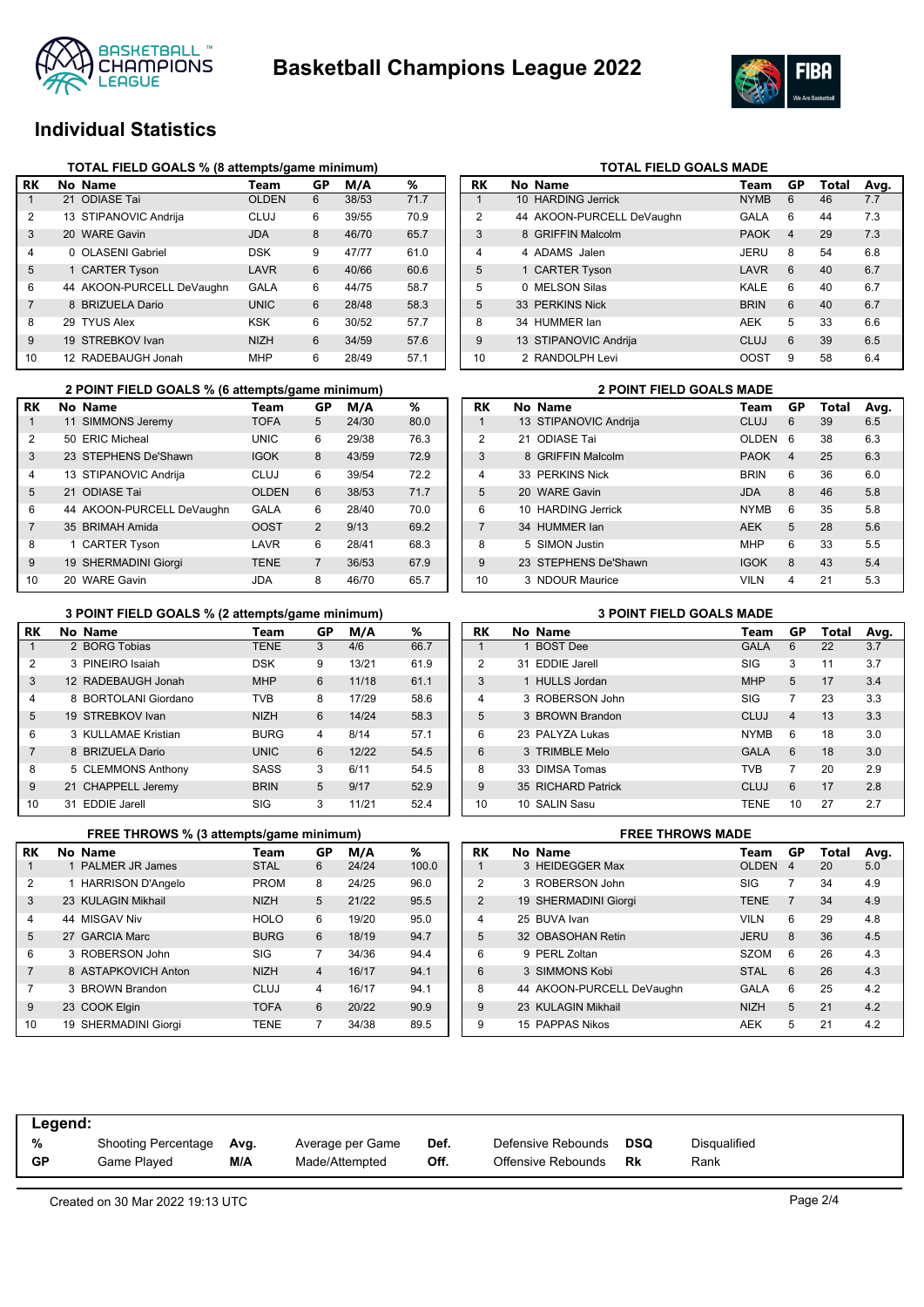



## **Individual Statistics**

|                | <b>TOTAL FIELD GOAL ATTEMPTS</b> |                        |              |                |       |      |  |  |  |  |  |
|----------------|----------------------------------|------------------------|--------------|----------------|-------|------|--|--|--|--|--|
| RK             |                                  | No Name                | Team         | GP             | Total | Avg. |  |  |  |  |  |
| 1              |                                  | 10 HARDING Jerrick     | <b>NYMB</b>  | 6              | 112   | 18.7 |  |  |  |  |  |
| $\overline{2}$ | 8                                | <b>GRIFFIN Malcolm</b> | <b>PAOK</b>  | $\overline{4}$ | 68    | 17.0 |  |  |  |  |  |
| 3              |                                  | 13 JELOVAC Stevan      | <b>AEK</b>   | 2              | 28    | 14.0 |  |  |  |  |  |
| $\overline{4}$ | 4                                | ADAMS Jalen            | JERU         | 8              | 109   | 13.6 |  |  |  |  |  |
| 5              |                                  | 5 SIMON Justin         | <b>MHP</b>   | 6              | 81    | 13.5 |  |  |  |  |  |
| 6              |                                  | 3 HEIDEGGER Max        | <b>OLDEN</b> | 4              | 54    | 13.5 |  |  |  |  |  |
| 7              |                                  | 2 RANDOLPH Levi        | <b>OOST</b>  | 9              | 120   | 13.3 |  |  |  |  |  |
| 8              | 0                                | <b>BONE</b> Jordan     | <b>BESIK</b> | 3              | 40    | 13.3 |  |  |  |  |  |
| 9              |                                  | 33 PERKINS Nick        | <b>BRIN</b>  | 6              | 79    | 13.2 |  |  |  |  |  |
| 10             | 0                                | <b>MELSON Silas</b>    | KALE         | 6              | 77    | 12.8 |  |  |  |  |  |

|                | <b>3 POINT FIELD GOAL ATTEMPTS</b> |             |                |       |      |    | <b>FREE THROW ATTEMPTS</b> |             |
|----------------|------------------------------------|-------------|----------------|-------|------|----|----------------------------|-------------|
| <b>RK</b>      | No Name                            | Team        | <b>GP</b>      | Total | Avg. | RK | No Name                    | Tea         |
|                | <b>BOST Dee</b>                    | <b>GALA</b> | 6              | 60    | 10.0 |    | 22 HOGUE Dustin            | <b>CLU</b>  |
| 2              | 35 RICHARD Patrick                 | <b>CLUJ</b> | 6              | 46    | 7.7  | 2  | 3 GAMBLE Julian            | TEN         |
| 3              | 1 HULLS Jordan                     | <b>MHP</b>  | 5              | 37    | 7.4  | 3  | 32 OBASOHAN Retin          | <b>JER</b>  |
| 4              | 3 ROBERSON John                    | <b>SIG</b>  | 7              | 51    | 7.3  | 4  | 15 PAPPAS Nikos            | <b>AEK</b>  |
| 5              | 23 PALYZA Lukas                    | <b>NYMB</b> | 6              | 44    | 7.3  | 5  | 3 HEIDEGGER Max            | <b>OLD</b>  |
| 5              | 3 TRIMBLE Melo                     | GALA        | 6              | 44    | 7.3  | 6  | 25 BUVA Ivan               | <b>VILN</b> |
| $\overline{7}$ | 33 DIMSA Tomas                     | <b>TVB</b>  | $\overline{7}$ | 49    | 7.0  | 6  | 13 STIPANOVIC Andrija      | CLU         |
| 8              | 31 EDDIE Jarell                    | SIG         | 3              | 21    | 7.0  | 8  | 3 SIMMONS Kobi             | <b>STA</b>  |
| 9              | 24 WALLER Antabia                  | <b>IGOK</b> | 9              | 62    | 6.9  | 9  | 19 SHERMADINI Giorgi       | <b>TEN</b>  |
| 10             | 3 BROWN Brandon                    | <b>CLUJ</b> | 4              | 27    | 6.8  | 10 | 24 JONES Marvin            | <b>PAO</b>  |

#### **PERSONAL FOULS**

| RK | No Name                | Team        | GP             | Total          | Avg. |
|----|------------------------|-------------|----------------|----------------|------|
| 1  | 9 TREIER Kaspar        | <b>SASS</b> | 6              | 24             | 4.0  |
| 2  | 9 ERDEN Semih          | <b>KSK</b>  | 3              | 12             | 4.0  |
| 3  | 91 JOSEPH Georgi       | <b>SIG</b>  | 1              | $\overline{4}$ | 4.0  |
| 4  | 4 JOHNSON Chris        | <b>HOLO</b> | 9              | 34             | 3.8  |
| 5  | 22 GENTILE Stefano     | <b>SASS</b> | $\overline{4}$ | 15             | 3.8  |
| 6  | 44 MISGAV Niv          | <b>HOLO</b> | 6              | 22             | 3.7  |
| 6  | 33 PERKINS Nick        | <b>BRIN</b> | 6              | 22             | 3.7  |
| 8  | 14 GOLOMAN Gyorgy      | <b>SZOM</b> | 7              | 25             | 3.6  |
| 9  | 24 BLACKSHEAR JR Kerry | <b>GALA</b> | 6              | 21             | 3.5  |
| 10 | 21 TAYLOR Tony         | <b>KSK</b>  | 9              | 31             | 3.4  |

| RK             | No Name                          | Team         | GP | Total          | Avg. |
|----------------|----------------------------------|--------------|----|----------------|------|
| 1              | 7 RADZEVICIUS Gytis              | <b>VILN</b>  | 6  | 3              | 0.5  |
| 2              | 24 JONES Marvin                  | <b>PAOK</b>  | 8  | 3              | 0.4  |
| $\mathfrak{p}$ | 1 KELLY Rashard                  | <b>JDA</b>   | 8  | 3              | 0.4  |
| 4              | 1 LAWSON Dedric                  | <b>BESIK</b> | 9  | 3              | 0.3  |
| 5              | 21 BAKO Ismael                   | <b>MANR</b>  | 6  | $\mathcal{P}$  | 0.3  |
| 5              | 33 JANKOVIC Vlado                | <b>PAOK</b>  | 6  | $\mathfrak{p}$ | 0.3  |
| 5              | <b>14 KAKLAMANAKIS Dimitrios</b> | LAVR         | 8  | $\mathcal{P}$  | 0.3  |
| 5              | 6 KELLER Akos                    | <b>SZOM</b>  | 7  | 2              | 0.3  |
| 5              | 19 SHERMADINI Giorgi             | <b>TENE</b>  | 7  | $\mathcal{P}$  | 0.3  |
| 5              | 23 STEPHENS De'Shawn             | <b>IGOK</b>  | 8  | 2              | 0.3  |

|                | <b>2 POINT FIELD GOAL ATTEMPTS</b> |                        |             |    |       |      |  |  |  |  |  |  |
|----------------|------------------------------------|------------------------|-------------|----|-------|------|--|--|--|--|--|--|
| RK             |                                    | No Name                | Team        | GP | Total | Avg. |  |  |  |  |  |  |
| 1              |                                    | 8 GRIFFIN Malcolm      | <b>PAOK</b> | 4  | 52    | 13.0 |  |  |  |  |  |  |
| $\overline{2}$ | 10                                 | <b>HARDING Jerrick</b> | <b>NYMB</b> | 6  | 74    | 12.3 |  |  |  |  |  |  |
| 3              |                                    | 5 SIMON Justin         | <b>MHP</b>  | 6  | 67    | 11.2 |  |  |  |  |  |  |
| $\overline{4}$ |                                    | 3 NDOUR Maurice        | <b>VILN</b> | 4  | 43    | 10.8 |  |  |  |  |  |  |
| 5              |                                    | 33 PERKINS Nick        | <b>BRIN</b> | 6  | 63    | 10.5 |  |  |  |  |  |  |
| 6              |                                    | 5 STARKS Markel        | <b>IGOK</b> | 9  | 90    | 10.0 |  |  |  |  |  |  |
| $\overline{7}$ |                                    | 3 GAMBLE Julian        | <b>TENE</b> | 3  | 30    | 10.0 |  |  |  |  |  |  |
| 8              |                                    | 2 RANDOLPH Levi        | <b>OOST</b> | 9  | 89    | 9.9  |  |  |  |  |  |  |
| 9              | 9                                  | PERL Zoltan            | <b>SZOM</b> | 6  | 58    | 9.7  |  |  |  |  |  |  |
| 10             |                                    | 21 SIMS Henry          | <b>TVB</b>  | 7  | 66    | 9.4  |  |  |  |  |  |  |

|                | <b>FREE THROW ATTEMPTS</b> |              |                  |       |      |
|----------------|----------------------------|--------------|------------------|-------|------|
| <b>RK</b>      | No Name                    | Team         | GP               | Total | Avg. |
|                | 22 HOGUE Dustin            | <b>CLUJ</b>  | 6                | 47    | 7.8  |
| 2              | 3 GAMBLE Julian            | <b>TENE</b>  | 3                | 22    | 7.3  |
| 3              | 32 OBASOHAN Retin          | <b>JERU</b>  | 8                | 48    | 6.0  |
| $\overline{4}$ | 15 PAPPAS Nikos            | <b>AEK</b>   | 5                | 29    | 5.8  |
| 5              | 3 HEIDEGGER Max            | <b>OLDEN</b> | $\boldsymbol{4}$ | 23    | 5.8  |
| 6              | 25 BUVA Ivan               | <b>VILN</b>  | 6                | 34    | 5.7  |
| 6              | 13 STIPANOVIC Andrija      | CLUJ         | 6                | 34    | 5.7  |
| 8              | 3 SIMMONS Kobi             | <b>STAL</b>  | 6                | 33    | 5.5  |
| 9              | 19 SHERMADINI Giorgi       | <b>TENE</b>  | 7                | 38    | 5.4  |
| 10             | 24 JONES Marvin            | <b>PAOK</b>  | 8                | 42    | 5.3  |

| <b>MINUTES PLAYED</b> |              |                      |              |    |         |      |  |  |
|-----------------------|--------------|----------------------|--------------|----|---------|------|--|--|
| <b>RK</b>             |              | No Name              | Team         | GP | Total   | Avg. |  |  |
|                       |              | 35 RICHARD Patrick   | <b>CLUJ</b>  | 6  | 3:32:49 | 35.5 |  |  |
| 2                     |              | 55 SIPAHI Kenan      | <b>BESIK</b> | 4  | 2:20:19 | 35.1 |  |  |
| 3                     |              | 50 COLSON Bonzie     | <b>KSK</b>   | 9  | 5:12:19 | 34.7 |  |  |
| $\overline{4}$        |              | <b>LAWSON Dedric</b> | <b>BESIK</b> | 9  | 5:08:55 | 34.3 |  |  |
| 5                     |              | 34 HUMMER Ian        | <b>AEK</b>   | 5  | 2:51:20 | 34.3 |  |  |
| 6                     |              | PAI MFR JR James     | <b>STAL</b>  | 6  | 3:25:22 | 34.2 |  |  |
| $\overline{7}$        |              | 7 RADZEVICIUS Gytis  | <b>VILN</b>  | 6  | 3:25:05 | 34.2 |  |  |
| 8                     | <sup>n</sup> | <b>BONE</b> Jordan   | <b>BESIK</b> | 3  | 1:41:06 | 33.7 |  |  |
| 9                     | 11           | <b>BENKE Szilard</b> | <b>SZOM</b>  | 6  | 3:19:37 | 33.3 |  |  |
| 10                    | 3            | <b>BROWN Brandon</b> | CLUJ         | 4  | 2:12:58 | 33.2 |  |  |

#### **DOUBLE DOUBLES OFFENSIVE REBOUNDS**

| <b>RK</b>      | No Name              | Team        | GP             | Total | Avg. |
|----------------|----------------------|-------------|----------------|-------|------|
|                | 22 VAULET Juampi     | <b>MANR</b> |                | 5     | 5.0  |
| 2              | 23 STEPHENS De'Shawn | <b>IGOK</b> | 8              | 31    | 3.9  |
| 3              | 11 SIMMONS Jeremy    | <b>TOFA</b> | 5              | 17    | 3.4  |
| $\overline{4}$ | 7 RADZEVICIUS Gytis  | <b>VILN</b> | 6              | 20    | 3.3  |
| 5              | 5 EVANS Sean         | <b>PROM</b> | 6              | 19    | 3.2  |
| 5              | 29 TYUS Alex         | KSK         | 6              | 19    | 3.2  |
| $\overline{7}$ | 0 OLASENI Gabriel    | <b>DSK</b>  | 9              | 28    | 3.1  |
| 8              | 19 SHERMADINI Giorgi | <b>TENE</b> | 7              | 22    | 3.1  |
| 9              | 21 MURPHY Kamari     | <b>KALE</b> | $\overline{2}$ | 6     | 3.0  |
| 10             | 44 MCCOY Brandon     | OOST        | 1              | 3     | 3.0  |

| Legend:        |                                           |             |                                    |              |                                          |                  |                      |
|----------------|-------------------------------------------|-------------|------------------------------------|--------------|------------------------------------------|------------------|----------------------|
| %<br><b>GP</b> | <b>Shooting Percentage</b><br>Game Played | Avg.<br>M/A | Average per Game<br>Made/Attempted | Def.<br>Off. | Defensive Rebounds<br>Offensive Rebounds | <b>DSQ</b><br>Rk | Disqualified<br>Rank |
|                |                                           |             |                                    |              |                                          |                  |                      |